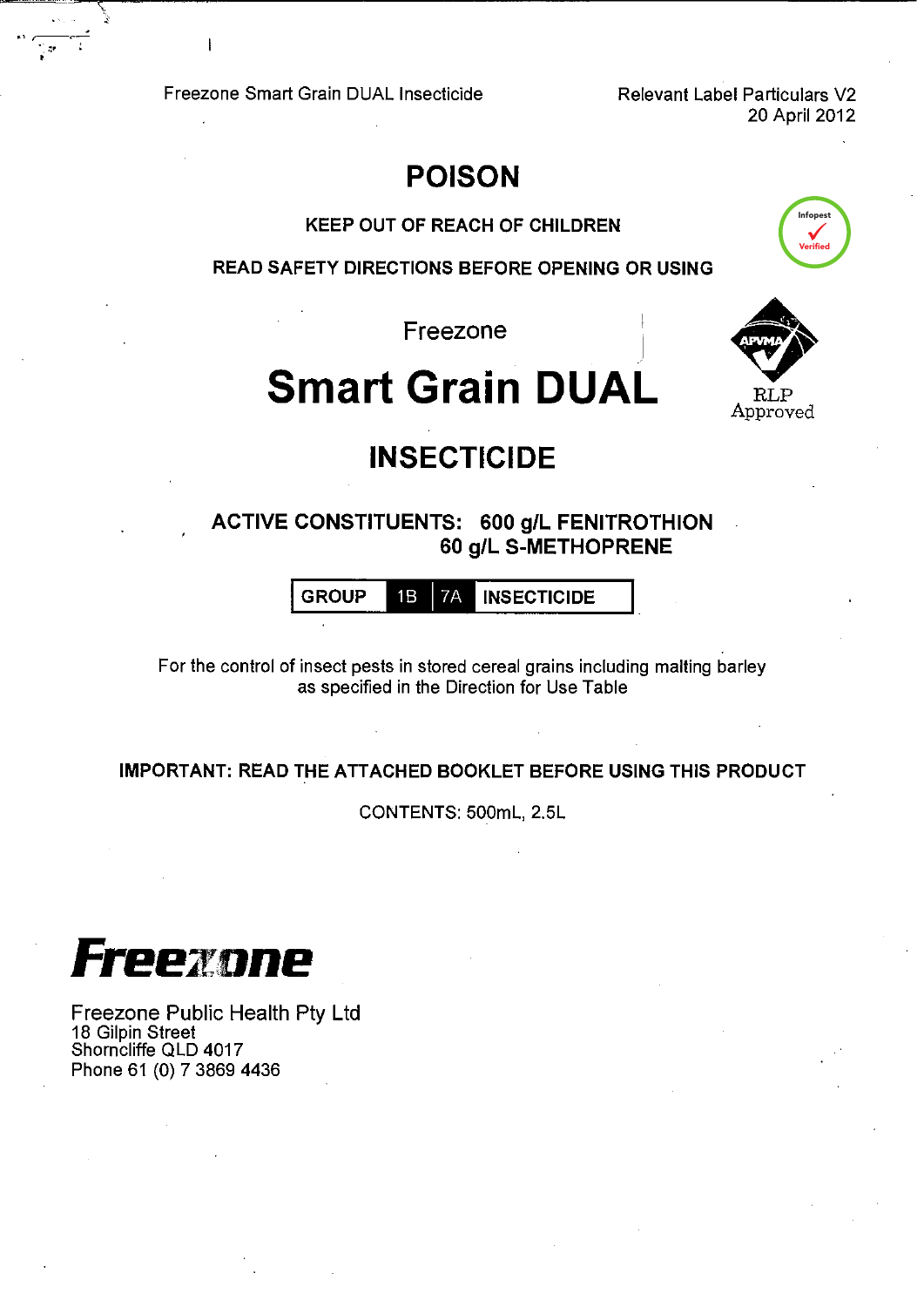#### Freezone Smart Grain DUAL Insecticide Relevant Label Particulars V2

I

'

#### DIRECTION OF USE- All States IN W.A. only- for use by Bulk Handling Authorities only.  $R$ ESTRAINT: DO NOT move grain for 24 hours after treatment

| <b>Situation</b>                                  | <b>Insect</b>                                                                                                                                                                                                                                              | Rate           | <b>Critical Comments</b>                                                                                                                                                                                                       |  |
|---------------------------------------------------|------------------------------------------------------------------------------------------------------------------------------------------------------------------------------------------------------------------------------------------------------------|----------------|--------------------------------------------------------------------------------------------------------------------------------------------------------------------------------------------------------------------------------|--|
| Stored Cereal Grains,<br>including malting barley | Stored Grain insect<br>pests including<br>organophosphorus<br>resistance strains,<br>Lesser grain borer,<br>Rust-red flour beetle,<br>Confused flour beetle,<br>Saw-toothed grain<br>beetle, Tropical<br>warehouse moth,<br>(excluding Sitophilus<br>spp.) | 500 mL per 50L | Apply at rate of 1 litre<br>diluted spray per tonne<br>of grain. Apply though<br>standard grain<br>spraying machinery.<br>The output of spray<br>through the nozzle<br>must be regulated<br>according to the flow of<br>grain. |  |

NOT TO BE USED FOR ANY PURPOSE OR IN ANY MANNER CONTRARY TO THIS LABEL UNLESS AUTHORISED UNDER APPROPRIATE LEGISLATION.

#### WITHHOLDING PERIOD:

STORED CEREAL GRAINS: Hold grain in store and do not use for processing into food for human consumption or stock feed for 1 day post treatment.

#### GENERAL INSTRUCTIONS:

MIXING: Use clean water only to dilute the product. Shake concentrate well before adding water and use bypass agitation. Diluted spray should be used within 48 hours.

EQUIPMENT: Diluted spray should be applied via special grain spraying equipment. Throughput of spray must be regulated according to flow rate of grain.

APPLICATION: Spray rate must be predetermined so that litres delivered per hour equal the auger or elevator throughput in tonnes per hour.

| Elevator delivery rate: tonnes per hour                                               |  | ∣⊿∩ |  |
|---------------------------------------------------------------------------------------|--|-----|--|
| Dilute spray collected from nozzle: litres in 3 mins $\mid$ 0.5 $\mid$ 1.5 $\mid$ 2.0 |  |     |  |

#### CLEAN UP:

On completion, wash out spray equipment, mixing and measuring vessels with clean water.

#### Insecticide Resistance Warning



For insecticide resistance management FREEZONE SMART GRAIN DUAL Insecticide is both a Group 1B and 7A insecticide. Some naturally insect biotypes resistant to FREEZONE SMART GRAIN DUAL Insecticide and other Group 1B and 7A insecticides may exist though normal genetic variability in any insect population. The resistant individuals can eventually dominate the insect population if FREEZONE SMART GRAIN DUAL Insecticide and other Group 3A insecticides are used repeatedly. The effectiveness of FREEZONE SMART GRAIN DUAL Insecticide on resistance individuals could be significantly reduced. Since occurrence of resistant individuals is difficult to detect prior to use, Freezone Public Health Pty Ltd accepts no liability for any losses that may result from the failure of FREEZONE SMART GRAIN DUAL Insecticide to control resistance insects.

FREEZONE SMART GRAIN DUAL Insecticide may be subject to specific resistance strategies. For further information contact your local supplier, Freezone Public Health Pty Ltd representative or local Department of Agriculture agronomist. .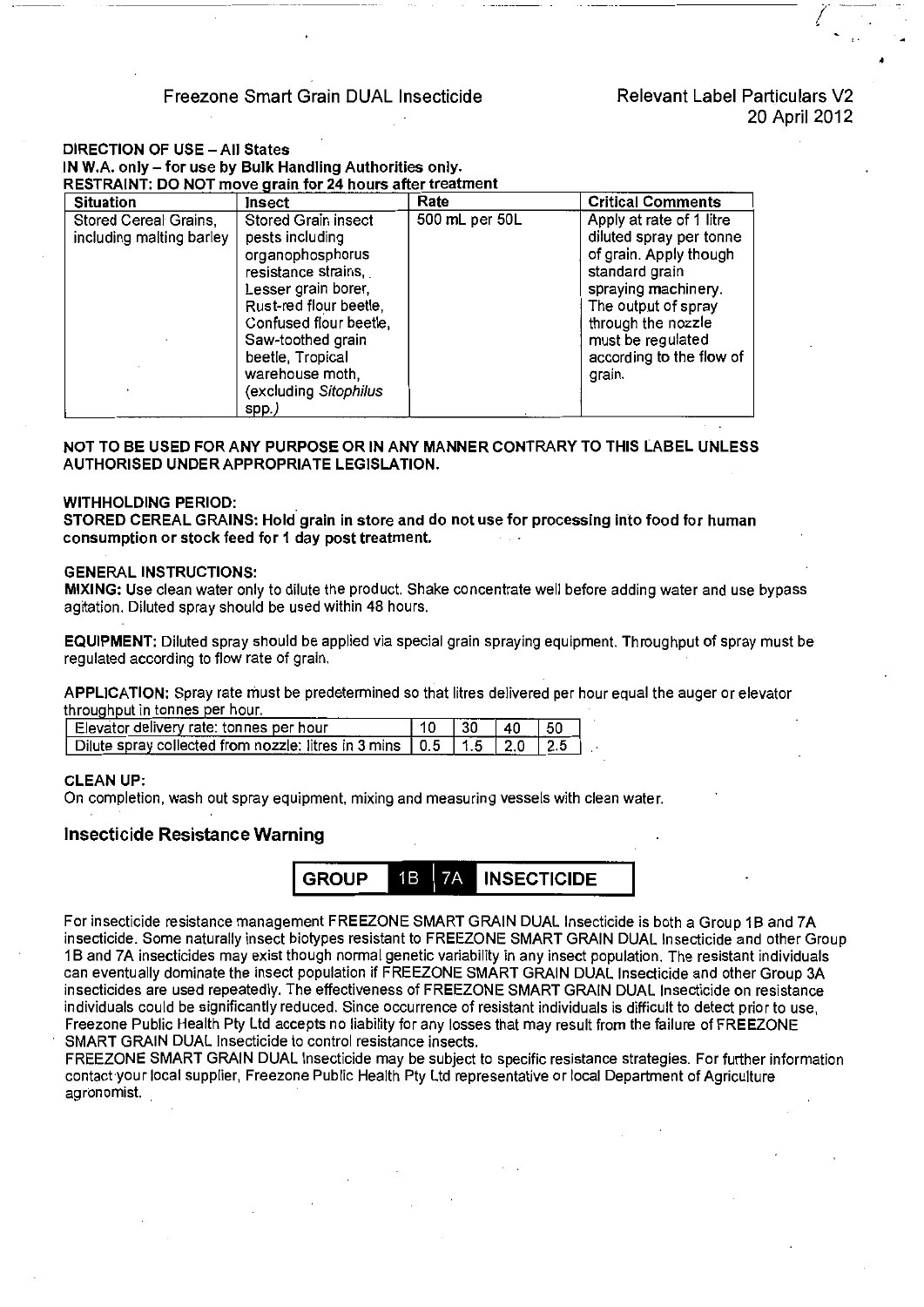Freezone Smart Grain DUAL Insecticide

### **PROTECTION OF LIVESTOCK, FISH, CRUSTACEANS AND ENVIRONMENT**

DO NOT contaminate streams, rivers or waterways with the chemical or used containers.

#### **STORAGE, SPILLAGE AND DISPOSAL**

Store in the closed original container in a cool, well-ventilated area away from children, animals, food and feedstuffs. Do not store for prolonged periods in direct sunlight. In case of spillage, confine and absorb spilled product with absorbent material such as sand, clay or cat litter.

V2

Dispose of waste as indicated below or according to Australian Standard AS 2507- Storage and Handling of Pesticides. DO NOT allow spilled product to enter sewers, drains, creeks or any other waterways. Triple or preferably pressure rinse containers before disposal. Add rinsings to the tank. DO Not dispose of undiluted chemicals on site. If recycling, replace cap and return clean containers to recycler or designated collection point.

If not recycling, break, crush or puncture and deliver empty packaging to an approved waste management facility. If an approved waste management facility is not available bury the empty packaging 500 mm below the surface in a disposal pit specifically marked and set up for this purpose clear of waterways, desirable vegetation and tree roots, in compliance with relevant Local, State or Territory government regulation. Do not burn empty containers or product. Dispose of undiluted waste by either dilution and use according to the Direction for Use or returning to the point of purchase in the original container for controlled disposal.

Do not re-use empty container.

#### **SAFETY DIRECTIONS**

Product is poisonous if absorbed by skin contact, inhaled or swallowed. Repeated minor exposure may have a cumulative poisoning effect. Avoid contact with eyes and skin. Do not inhale spray mist. When opening the container, preparing spray and using the prepared spray, wear cotton overalls buttoned to the neck and wrist and washable hat, elbow-length PVC gloves and face shield. When using in enclosed areas, wear goggles and half-face piece respirator with combined dust and gas cartridge. If product on skin, immediately wash area with soap and water. After use and before eating, drinking or smoking, wash hands, arms and face thoroughly with soap and water. After each day's use, wash contaminated clothing, gloves, face shield, goggles and respirator and if rubber wash with detergent and warm water.

#### **FIRST AID**

If swallowed, splashed on skin or in eyes, or inhaled, contact a Poisons Information Centre (Phone: Australia 131 126) or a doctor at once. Remove any contaminated clothing and wash skin thoroughly. If swallowed, activated charcoal may be advised. Give Atropine if instructed.

#### **MATERIAL SAFETY DATA SHEET**

Additional information is listed in the Material Safety Data Sheet